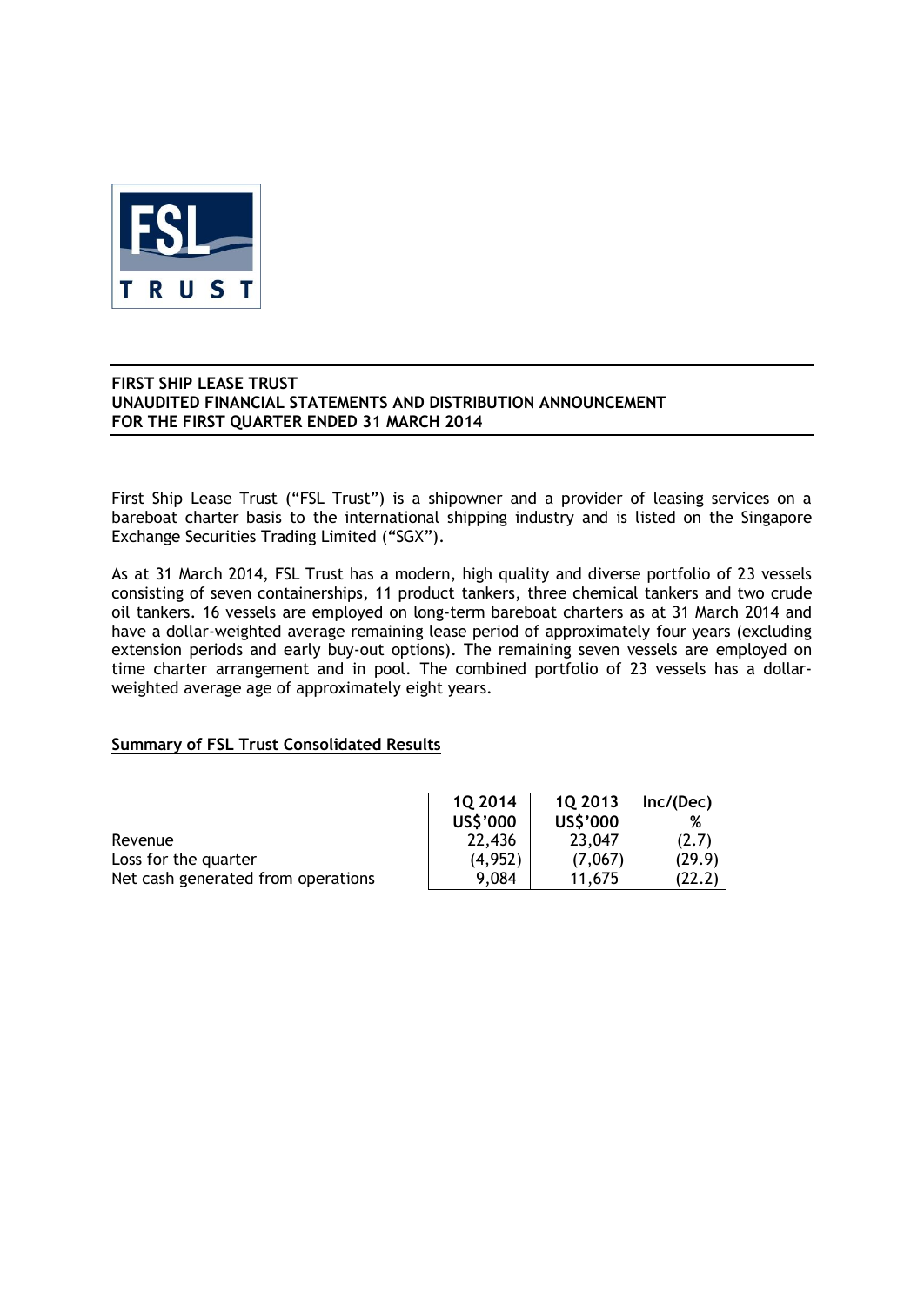## **1(a)(i) Consolidated Income Statements**

|                                                           |             | Group     |           |        |  |
|-----------------------------------------------------------|-------------|-----------|-----------|--------|--|
|                                                           |             |           |           | lnc/   |  |
|                                                           | <b>Note</b> | 1Q 2014   | 1Q 2013   | (Dec)  |  |
|                                                           |             | US\$'000  | US\$'000  | %      |  |
| Revenue                                                   |             | 22,436    | 23,047    | (2.7)  |  |
| Depreciation expense on vessels                           |             | (13, 037) | (13, 757) | (5.2)  |  |
| Voyage expenses                                           |             | 37        |           | N.M.   |  |
| Vessel operating expenses                                 |             | (5,939)   | (3,087)   | 92.4   |  |
| Management fees                                           |             | (707)     | (806)     | (12.3) |  |
| Trustee fees                                              |             | (33)      | (39)      | (15.4) |  |
| Other trust expenses                                      |             | (820)     | (604)     | 35.8   |  |
| <b>Results from operating activities</b>                  |             | 1,937     | 4,754     | (59.3) |  |
| Finance income                                            |             | 5         | 22        | (77.3) |  |
| Finance expenses                                          |             | (5, 471)  | (6, 522)  | (16.1) |  |
| Loss on disposal of vessels                               | (a)         | (1,405)   |           | 100.0  |  |
| Impairment loss on available-for-sale financial<br>assets |             |           | (5, 298)  | 100.0  |  |
| Loss before tax                                           |             | (4,934)   | (7,044)   | (30.0) |  |
| Income tax expense                                        |             | (18)      | (23)      | (21.7) |  |
| Loss for the quarter                                      |             | (4, 952)  | (7,067)   | (29.9) |  |

### Note:

(a) This relates to the disposal of the two dry bulk carrier in March 2014.

## **1(a)(ii) Statements of Comprehensive Income**

|                                                                                                                               | 1Q 2014  | 1Q 2013  |
|-------------------------------------------------------------------------------------------------------------------------------|----------|----------|
|                                                                                                                               | US\$'000 | US\$'000 |
| Loss for the quarter                                                                                                          | (4, 952) | (7,067)  |
| Other comprehensive income<br>Items that are or may be classified subsequently to profit or                                   |          |          |
| loss:                                                                                                                         |          |          |
| Translation differences relating to financial statements of<br>foreign subsidiaries                                           | 55       | (740)    |
| Exchange differences on monetary items forming part of net<br>investment in foreign subsidiaries                              | (173)    | (211)    |
| Effective portion of changes in fair value of cash flow hedges<br>Net change in fair value of cash flow hedges transferred to | (2)      | 442      |
| income statement                                                                                                              | 1,985    | 2,046    |
| Net change in fair value of available-for-sale financial assets                                                               | 537      | (2, 810) |
| Net change in fair value of available-for-sale financial assets<br>reclassified to income statement                           |          | 5,298    |
| Other comprehensive income, net of tax                                                                                        | 2,402    | 4,025    |
| Total comprehensive income                                                                                                    | (2, 550) | (3,042)  |

**Group**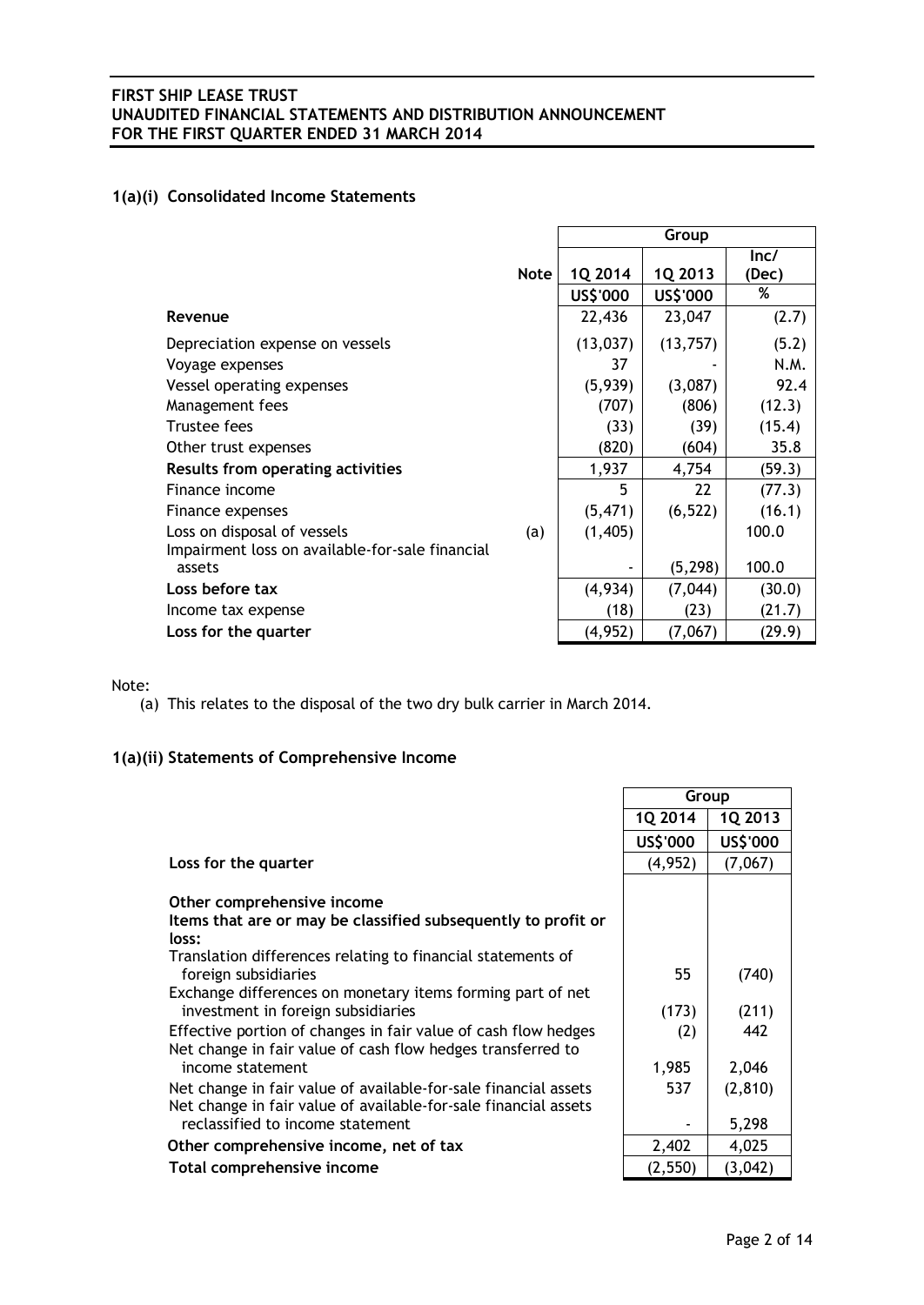## **1(a)(iii) Distribution Statements**

|                                                         |             | Group     |          |
|---------------------------------------------------------|-------------|-----------|----------|
|                                                         | <b>Note</b> | 1Q 2014   | 1Q 2013  |
|                                                         |             | US\$'000  | US\$'000 |
| Loss for the quarter                                    |             | (4, 952)  | (7,067)  |
| Add: Non-cash adjustments                               |             | 14,036    | 18,742   |
| Net cash generated from operations                      |             | 9,084     | 11,675   |
| Less: Repayment of secured bank loans                   |             | (8,500)   | (11,000) |
| Less: Prepayment of secured bank loans                  | (a)         | (22,000)  |          |
| Income available for distribution                       |             | (21, 416) | 675      |
| Add: Utilisation of cash retained from previous periods |             | 21,416    |          |
| Less: Cash retained in the current period               |             |           | (675)    |
| Net distributable amount                                | (b)         |           |          |
| Amount available for distribution                       |             |           |          |
| Comprising: (i) Tax-exempt distribution                 |             |           |          |
| (ii) Tax-exempt (one-tier) distribution                 |             |           |          |
| Amount to be distributed                                |             |           |          |
| Units at the end of the quarter ('000)                  |             | 654,665   | 654,665  |
| Distribution per unit (US Cents)                        |             |           |          |

Notes:

- (a) Balance of net proceeds from the sale of the two dry bulk vessels shall be applied towards reduction of the repayment of the loan in Q2.
- (b) In connection with a loan covenant relaxation from its lenders, FSL Trust is restricted from paying any distributions to unitholders until 31 December 2014. This has been the case since June 2012.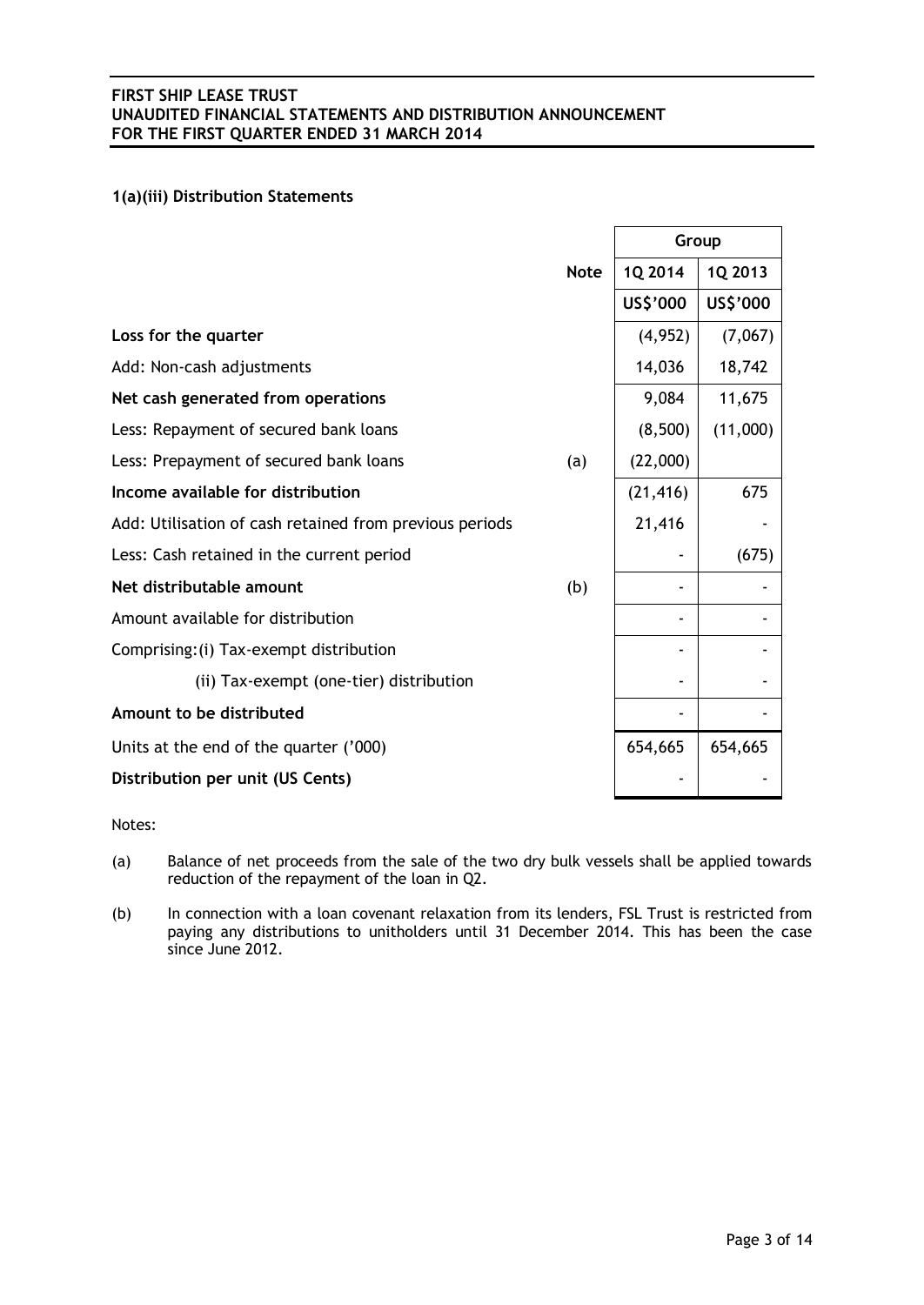# **1(b)(i) Statements of Financial Position**

|                                     |             | 31 Mar 2014           |                       | 31 Dec 2013           |                       |
|-------------------------------------|-------------|-----------------------|-----------------------|-----------------------|-----------------------|
|                                     |             | Group                 | <b>Trust</b>          | Group                 | <b>Trust</b>          |
|                                     | <b>Note</b> | US\$'000              | US\$'000              | US\$'000              | US\$'000              |
| <b>Non-current assets</b>           |             |                       |                       |                       |                       |
| Vessels                             |             | 594,483               |                       | 630,968               |                       |
| <b>Subsidiaries</b>                 |             |                       | 479,750               |                       | 479,750               |
| Available-for-sale financial assets |             | 5,087                 |                       | 4,550                 |                       |
| Derivative assets                   |             | 396                   | 396                   | 233                   | 233                   |
|                                     |             | 599,966               | 480,146               | 635,751               | 479,983               |
|                                     |             |                       |                       |                       |                       |
| <b>Current assets</b>               |             |                       |                       |                       |                       |
| Inventories                         |             | 996                   |                       | 1,185                 |                       |
| Trade and other receivables         |             | 6,369                 | 26,508                | 5,324                 | 64,139                |
| Cash and cash equivalents           | (a)         | 20,640                | 13,486                | 20,367                | 12,091                |
|                                     |             | 28,005                | 39,994                | 26,876                | 76,230                |
|                                     |             |                       |                       |                       |                       |
| <b>Total assets</b>                 |             | 627,971               | 520,140               | 662,627               | 556,213               |
|                                     |             |                       |                       |                       |                       |
| Equity attributable to              |             |                       |                       |                       |                       |
| unitholders of FSL Trust            |             |                       |                       |                       |                       |
| Units in issue                      |             | 525,412               | 525,412               | 525,412               | 525,412               |
| Reserves                            |             | (262, 326)<br>263,086 | (355, 778)<br>169,634 | (259, 776)<br>265,636 | (351, 832)<br>173,580 |
| <b>Total equity</b>                 |             |                       |                       |                       |                       |
| <b>Non-current liabilities</b>      |             |                       |                       |                       |                       |
| Secured bank loans                  |             |                       |                       |                       |                       |
| Derivative liabilities              |             | 430                   | 430                   | 727                   | 727                   |
| Deferred income                     |             | 4,650                 |                       | 5,011                 |                       |
|                                     |             | 5,080                 | 430                   | 5,738                 | 727                   |
|                                     |             |                       |                       |                       |                       |
| <b>Current liabilities</b>          |             |                       |                       |                       |                       |
| Trade and other payables            |             | 8,656                 | 909                   | 6,335                 | 1,020                 |
| Lease income received in            |             |                       |                       |                       |                       |
| advance                             |             | 538                   |                       | 2,588                 |                       |
| Derivative liabilities              |             | 1,871                 | 1,871                 | 3,394                 | 3,394                 |
| Secured bank loans                  |             | 347,296               | 347,296               | 377,492               | 377,492               |
| Deferred income                     |             | 1,444                 |                       | 1,444                 |                       |
| Current tax payable                 |             |                       |                       |                       |                       |
|                                     |             | 359,805               | 350,076               | 391,253               | 381,906               |
| <b>Total liabilities</b>            |             | 364,885               | 350,506               | 396,991               | 382,633               |
| <b>Total equity and liabilities</b> |             | 627,971               | 520,140               | 662,627               | 556,213               |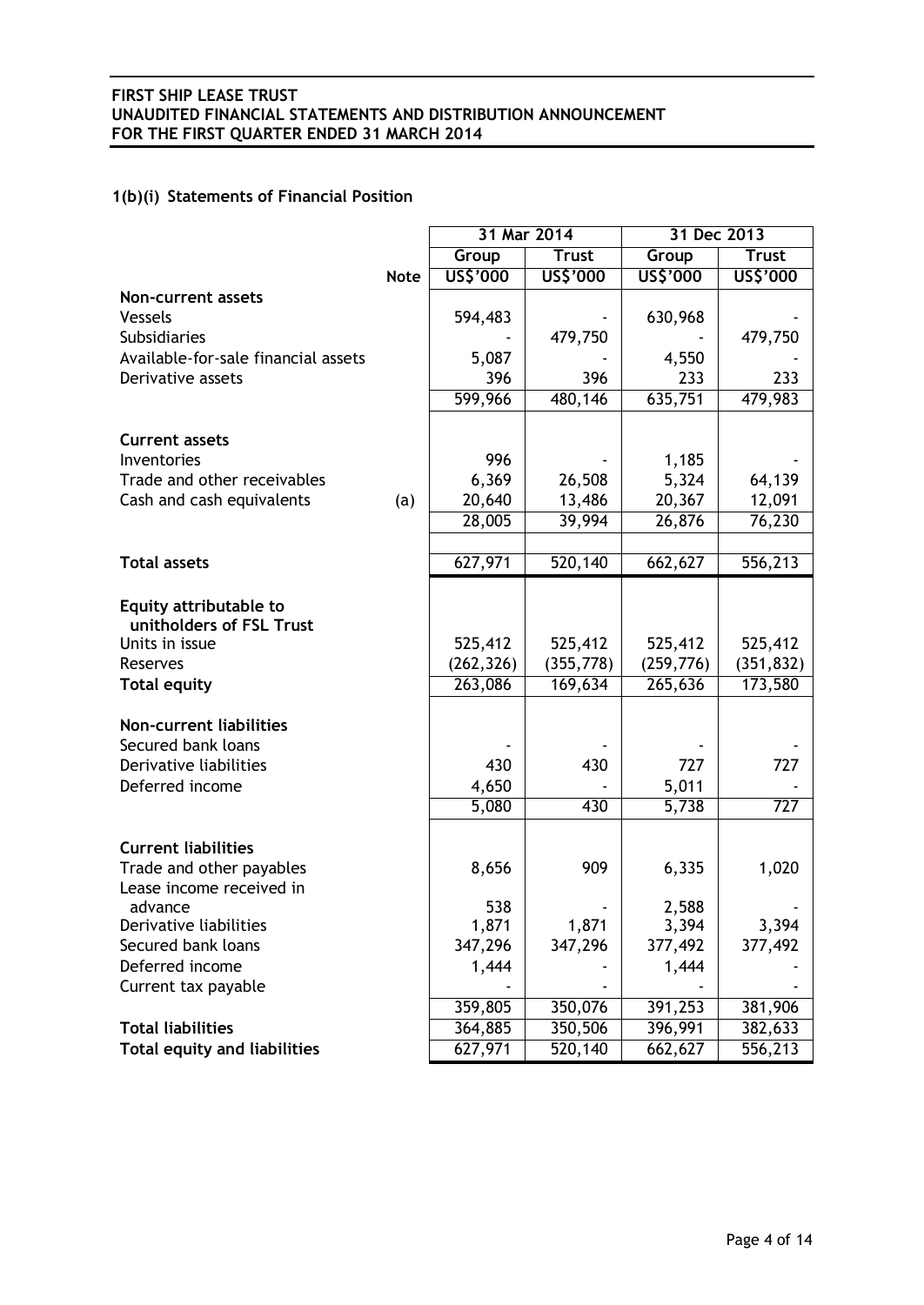## **1(b)(i) Statements of Financial Position (cont'd)**

Note:

(a) Cash and cash equivalents comprise:

|                                                             | 31 Mar 2014 |              | 31 Dec 2013 |              |
|-------------------------------------------------------------|-------------|--------------|-------------|--------------|
|                                                             | Group       | <b>Trust</b> | Group       | <b>Trust</b> |
|                                                             | US\$'000    | US\$'000     | US\$'000    | US\$'000     |
| Restricted cash <sup>^</sup>                                | 10,000      | 10,000       | 10,000      | 10,000       |
| Cash at Bank                                                | 7,772       | 3,393        | 7,499       | 1,998        |
| Short-term deposits                                         | 2,868       | 93           | 2,868       | 93           |
| Cash and cash equivalents                                   | 20,640      | 13,486       | 20,367      | 12,091       |
| Less: Restricted cash                                       | (10,000)    | (10,000)     | (10,000)    | (10,000)     |
| Cash and cash equivalents in the statement of<br>cash flows | 10,640      | 3,486        | 10,367      | 2,091        |

^This relates to a deposit placed with the security agent of the amortising term loan facility (see paragraph 1(b)(ii)).

The non-current portion of the secured bank loans has been classified within current liabilities. Please refer to page 6 for further details.

## **1(b)(ii) Aggregate Amount of Group's Borrowings and Debt Securities**

|                                     | 31 Mar 2014 | 31 Dec 2013 |
|-------------------------------------|-------------|-------------|
|                                     | US\$'000    | US\$'000    |
| <b>Secured bank loans</b>           |             |             |
| Amount repayable within one year    | 351,058     | 381,558     |
| Amount repayable after one year     |             |             |
| Less: Unamortised debt upfront fees | (3,762)     | (4,066)     |
|                                     | 347,296     | 377,492     |

The Trustee-Manager, on behalf of FSL Trust, secured a 6-year amortising term loan facility in December 2011 and the outstanding loan balance was US\$347.3 million as at 31 March 2014.

In February 2014, the lenders granted a loan covenant relaxation extension until 31 December 2014 ("Relaxation extension"), with the following additional conditions to be adhered to during the Relaxation extension.

i) a cash sweep mechanism whereby if cash balances are over US\$20 million for two consecutive quarters (e.g. Quarter 1 and Quarter 2), the lesser of i) Quarter 1 cash balance less US\$20 million, or ii) Quarter 2 cash balance less US\$20 million, will be immediately applied against settlement of the loan outstanding.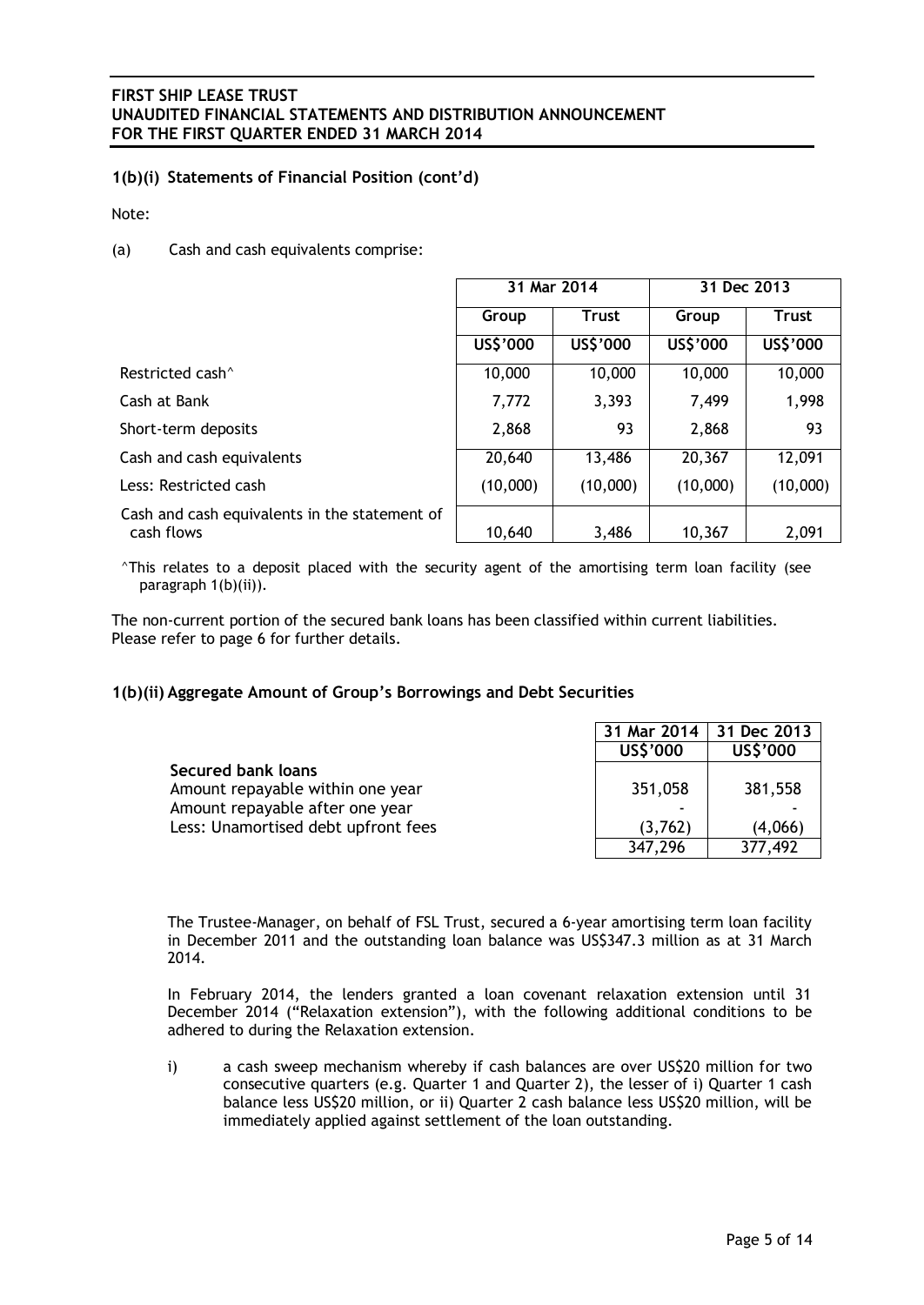## **1(b)(ii) Aggregate Amount of Group's Borrowings and Debt Securities (cont'd)**

The cash sweep only applies until the end of the relaxation period or when VTL reaches up to 125%, whichever is earlier;

- ii) an upfront fee of 5bps on the loan outstanding; and
- iii) Pledge of the shares of all the vessel-owning subsidiaries.

The loan balance has been classified under current liabilities for 1Q 2014 as the loan agreement was still being documented at 31 March 2014.

The original and relaxed covenants are as follow:

| Covenants      | Original | After Relaxation |          |          |          |  |
|----------------|----------|------------------|----------|----------|----------|--|
|                |          | 10 2014          | 20 2014  | 3Q 2014  | 40 2014  |  |
| VTL ratio      | 125%     | 105%             | 105%     | 110%     | 110%     |  |
| Debt Service   | at least | at least         | at least | at least | at least |  |
| Coverage ratio | 1.10:1   | 0.90:1           | 0.95:1   | 1.00:1   | 1.10:1   |  |

Other Conditions imposed during the period of Relaxation extension include the retention of a US\$10 million security deposit with the security agent, and a levy of 2% per annum imposed on the shortfall amount. The shortfall amount is the difference between the outstanding loan balance and the theoretical loan balance assuming VTL ratio is 125%.

The interest margin of the term loan:

| VTL ratio     | Margin over US\$ 3-month LIBOR |
|---------------|--------------------------------|
| >100% to 140% | 3.0%                           |
| >140% to 180% | 2.8%                           |
| >180%         | 2.6%                           |

For 1Q 2014, the applicable margin over US\$ 3-month LIBOR was 3.0%. The VTL ratio will be assessed semi-annually.

The term loan is secured on the following:

- (i) a first priority mortgage over the Group's vessels in the portfolio;
- (ii) a first priority assignment of the Group's rights, title, interest in the insurances to and for each vessel, including insurance for hull and machinery, protection and indemnity and war risks;
- (iii) a first priority assignment of the Group's rights, title and interest in and to the charter agreements and the charter income of each vessel; and
- (iv) a pledge over the Group's shares in TORM.

FSL Trust has hedged part of its interest rate risk through a combination of interest rate swaps and/or natural hedges to fix the interest rates. The fixed interest rates range from 1.06% per annum to 5.24% per annum.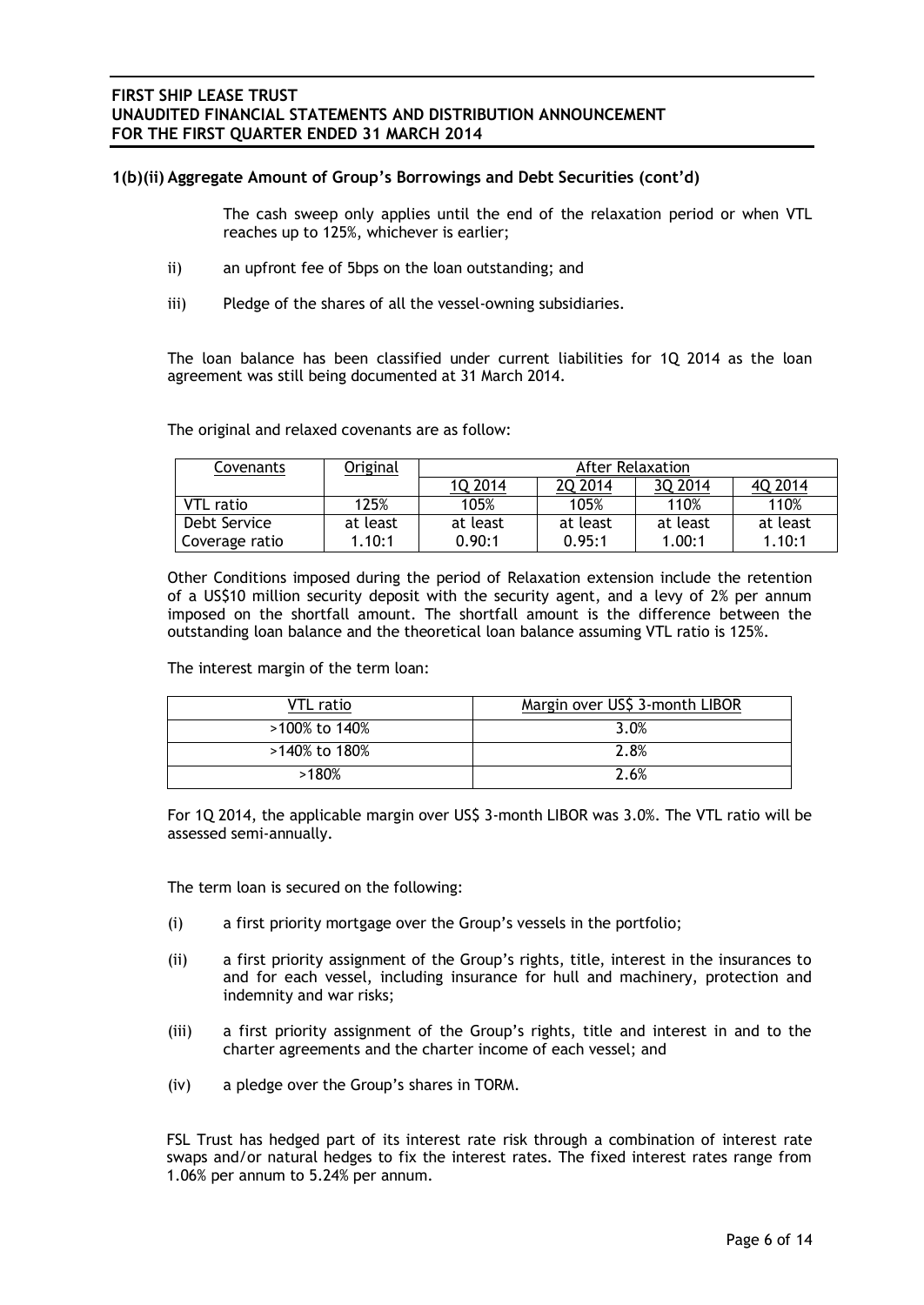# **1(c) Consolidated Cash Flow Statements**

|                                                            | Group     |          |
|------------------------------------------------------------|-----------|----------|
|                                                            | 1Q 2014   | 1Q 2013  |
|                                                            | US\$'000  | US\$'000 |
| <b>Operating activities:</b>                               |           |          |
| Loss before tax                                            | (4,934)   | (7,044)  |
| Adjustments for:                                           |           |          |
| Depreciation expense on vessels                            | 13,037    | 13,757   |
| Impairment loss on available-for-sale financial assets     |           | 5,298    |
| Amortisation of debt upfront fees and initial direct costs | 429       | 486      |
| Amortisation of deferred income                            | (361)     | (361)    |
| Loss on sale of vessels                                    | 1,405     |          |
| Interest income                                            | (5)       | (22)     |
| Interest expense                                           | 5,321     | 6,083    |
| Unrealised exchange differences                            | (171)     | 117      |
|                                                            | 14,721    | 18,314   |
| Changes in working capital:                                |           |          |
| Trade and other receivables                                | (1, 363)  | 1,187    |
| Inventories                                                | 189       | (135)    |
| Trade and other payables                                   | 2,845     | (987)    |
| Lease income received in advance                           | (2,050)   | (1,801)  |
| Cash generated from operations                             | 14,342    | 16,578   |
| Income tax (paid)/refund                                   | (17)      | (40)     |
| Cash flows from operating activities                       | 14,325    | 16,538   |
| Investing activities:                                      |           |          |
| Interest received                                          | 5         | 42       |
| Net proceed on disposal of vessels                         | 22,234    |          |
| Costs incurred for dry-docking                             | (265)     |          |
| Cash flows from investing activities                       | 21,974    | 42       |
| <b>Financing activities:</b>                               |           |          |
| Prepayment of secured bank loans                           | (22,000)  |          |
| Repayment of secured bank loans                            | (8,500)   | (11,000) |
| Interest paid                                              | (5, 526)  | (6,086)  |
| Cash flows from financing activities                       | (36, 026) | (17,086) |
|                                                            |           |          |
| Net decrease in cash and cash equivalents                  | 273       | (506)    |
| Cash and cash equivalents at beginning of period           | 10,367    | 27,488   |
| Cash and cash equivalents at end of period                 | 10,640    | 26,982   |
| Comprising:-                                               |           |          |
| Cash at Bank                                               | 7,771     | 4,365    |
| Short-term deposits                                        | 2,869     | 22,617   |
|                                                            | 10,640    | 26,982   |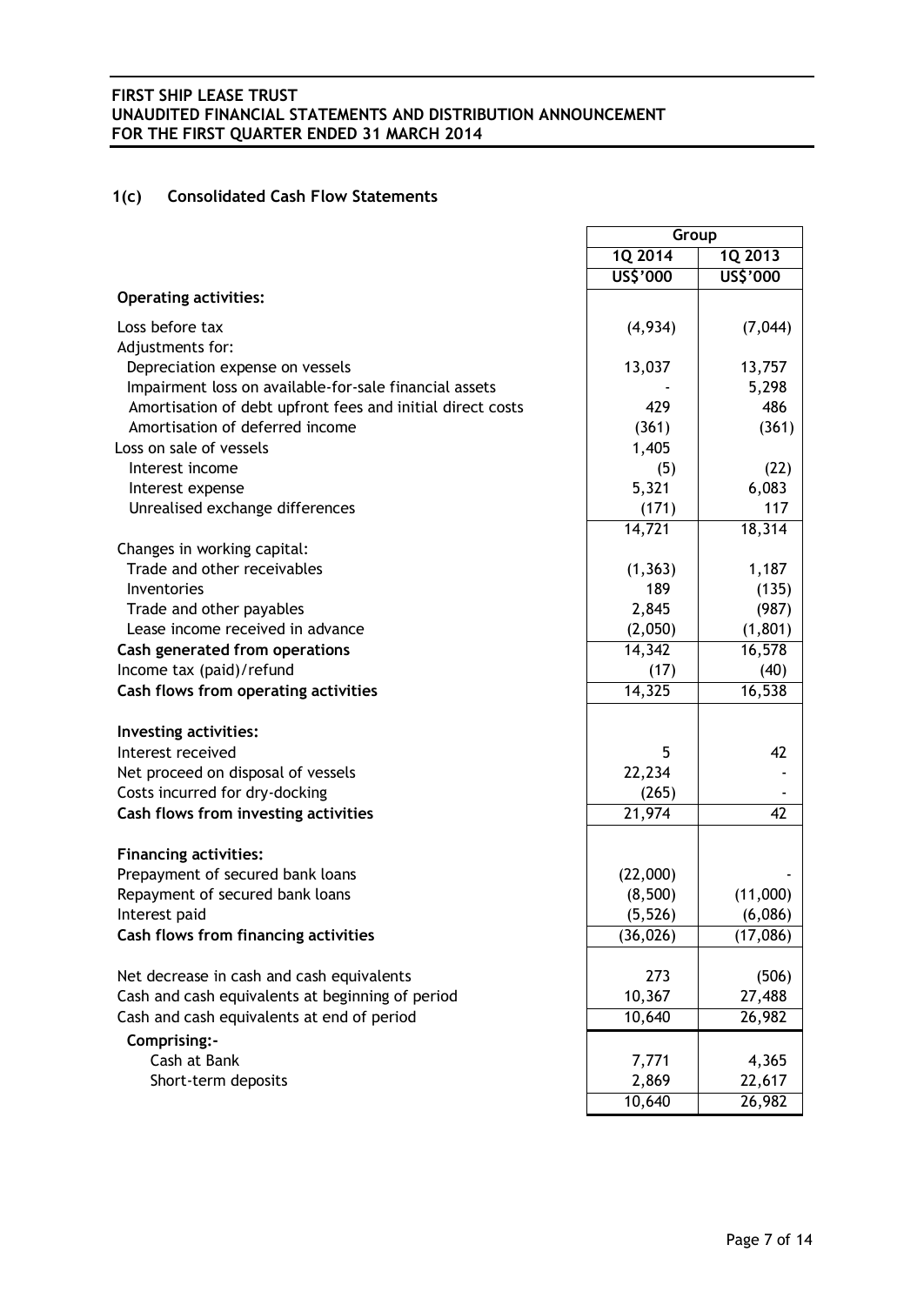# **1(d)(i) Statements of Changes in Unitholders' Funds**

|                                               | Units in<br><b>Issue</b> | <b>Hedging</b><br>Reserve | Foreign<br>Currency<br>Translation<br>Reserve | Fair value<br>reserve | Accumulated<br>Losses | <b>Total</b><br>Equity |
|-----------------------------------------------|--------------------------|---------------------------|-----------------------------------------------|-----------------------|-----------------------|------------------------|
|                                               | US\$'000                 | US\$'000                  | US\$'000                                      | US\$'000              | US\$'000              | US\$'000               |
| 2014                                          |                          |                           |                                               |                       |                       |                        |
| Group                                         |                          |                           |                                               |                       |                       |                        |
| At 1 January 2014                             | 525,412                  | (3,888)                   | (1, 425)                                      | 1,723                 | (256, 186)            | 265,636                |
| Total comprehensive income<br>for the quarter | ۰.                       | 1,983                     | (118)                                         | 537                   | (4,952)               | (2, 550)               |
| At 31 March 2014                              | 525,412                  | (1,905)                   | (1, 543)                                      | 2,260                 | (261, 138)            | 263,086                |

|                                               | Units in<br><b>Issue</b><br>US\$'000 | <b>Hedging</b><br>Reserve<br>US\$'000 | Foreign<br>Currency<br>Translation<br>Reserve<br>US\$'000 | Fair<br>value<br>reserve<br>US\$'000 | Accumulated<br>Losses<br>US\$'000 | <b>Total</b><br>Equity<br>US\$'000 |
|-----------------------------------------------|--------------------------------------|---------------------------------------|-----------------------------------------------------------|--------------------------------------|-----------------------------------|------------------------------------|
| 2013                                          |                                      |                                       |                                                           |                                      |                                   |                                    |
| Group                                         |                                      |                                       |                                                           |                                      |                                   |                                    |
| At 1 January 2013                             | 525,412                              | (12, 299)                             | (2, 420)                                                  | (2,488)                              | (190, 973)                        | 317,232                            |
| Total comprehensive income<br>for the quarter | $\overline{\phantom{0}}$             | 2,488                                 | (951)                                                     | 2,488                                | (7,067)                           | (3,042)                            |
| At 31 March 2013                              | 525,412                              | (9, 811)                              | (3, 371)                                                  | $\overline{\phantom{0}}$             | (198, 040)                        | 314,190                            |

|                                            | Units in<br><b>Issue</b> | <b>Hedging</b><br>Reserve | Accumulated<br>Losses | Total<br>Equity |
|--------------------------------------------|--------------------------|---------------------------|-----------------------|-----------------|
|                                            | US\$'000                 | US\$'000                  | US\$'000              | US\$'000        |
| 2014<br><b>Trust</b><br>At 1 January 2014  | 525,412                  | (3,888)                   | (347, 944)            | 173,580         |
| Total comprehensive income for the quarter | $\overline{\phantom{0}}$ | 1,983                     | (5, 929)              | (3,946)         |
| At 31 March 2014                           | 525,412                  | (1,905)                   | (353, 873)            | 169,634         |

|                                            | Units in     | Hedging   | Accumulated | <b>Total</b> |
|--------------------------------------------|--------------|-----------|-------------|--------------|
|                                            | <b>Issue</b> | Reserve   | Losses      | Equity       |
|                                            | US\$'000     | US\$'000  | US\$'000    | US\$'000     |
| 2013                                       |              |           |             |              |
| <b>Trust</b><br>At 1 January 2013          | 525,412      | (12, 299) | (317,619)   | 195,494      |
| Total comprehensive income for the quarter |              | 2,488     | (6,618)     | (4, 130)     |
| At 31 March 2013                           | 525,412      | (9, 811)  | (324, 237)  | 191,364      |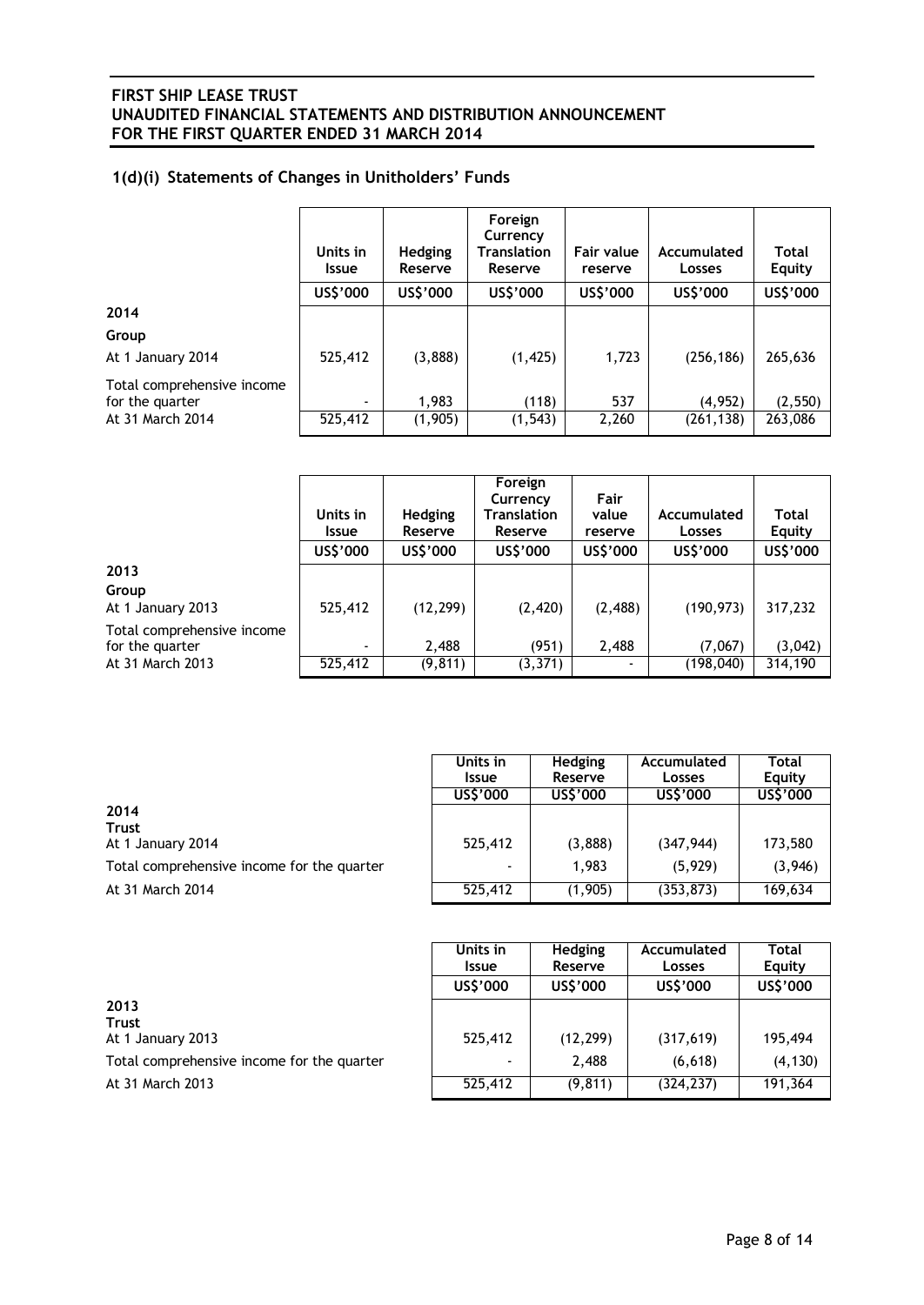## **1(d)(ii)(iii) Details of any changes in Units**

|                                | 1Q 2014     | FY 2013     |
|--------------------------------|-------------|-------------|
|                                | Units       | Units       |
| At the beginning of the period | 654,665,077 | 654,665,077 |
| Units issued during the period |             | -           |
| At the end of the period       | 654,665,077 | 654,665,077 |
|                                |             |             |

## **1(d)(iv) Sales, Transfers, Disposal, Cancellation and/or use of Treasury Units**

Not applicable.

### **2. Whether the figures have been audited, or reviewed and in accordance with which auditing standard or practice**

The figures have been extracted from the condensed consolidated interim financial information which has been reviewed by the auditors in accordance with the Singapore Standard on Review Engagements 2410 "Review of Interim Financial Information performed by the Independent Auditor of the Entity".

### **3. Where the figures have been audited, or reviewed, the auditors' report (including any qualifications or emphasis of matter)**

The Auditors' review report on the condensed consolidated interim financial information for the quarter ended 31 March 2014, which contains an emphasis of matter, is enclosed in the Appendix.

## **4. Whether the same accounting policies and methods of computation as in the issuer's most recently audited financial statements have been applied**

Except for the change as disclosed in paragraph 5, FSL Trust has applied the same accounting policies and methods of computation in the preparation of the financial statements for the current reporting period compared with the audited financial statements for the year ended 31 December 2013.

**5. If there are any changes in the accounting policies and methods of computation, including any required by an accounting standard, what has changed, as well as the reasons for, and the effect of, the change**

## Depreciation on containerships - Ever Radiant and Ever Respect

The residual value of each of the two vessels was reviewed and revised.

The changes in residual value of the vessels constitute a change in estimates. The effects of the change were applied prospectively from January 2014. As a result of the change, depreciation expense for 1Q 2014 decreased by US\$0.9 million for the two vessels.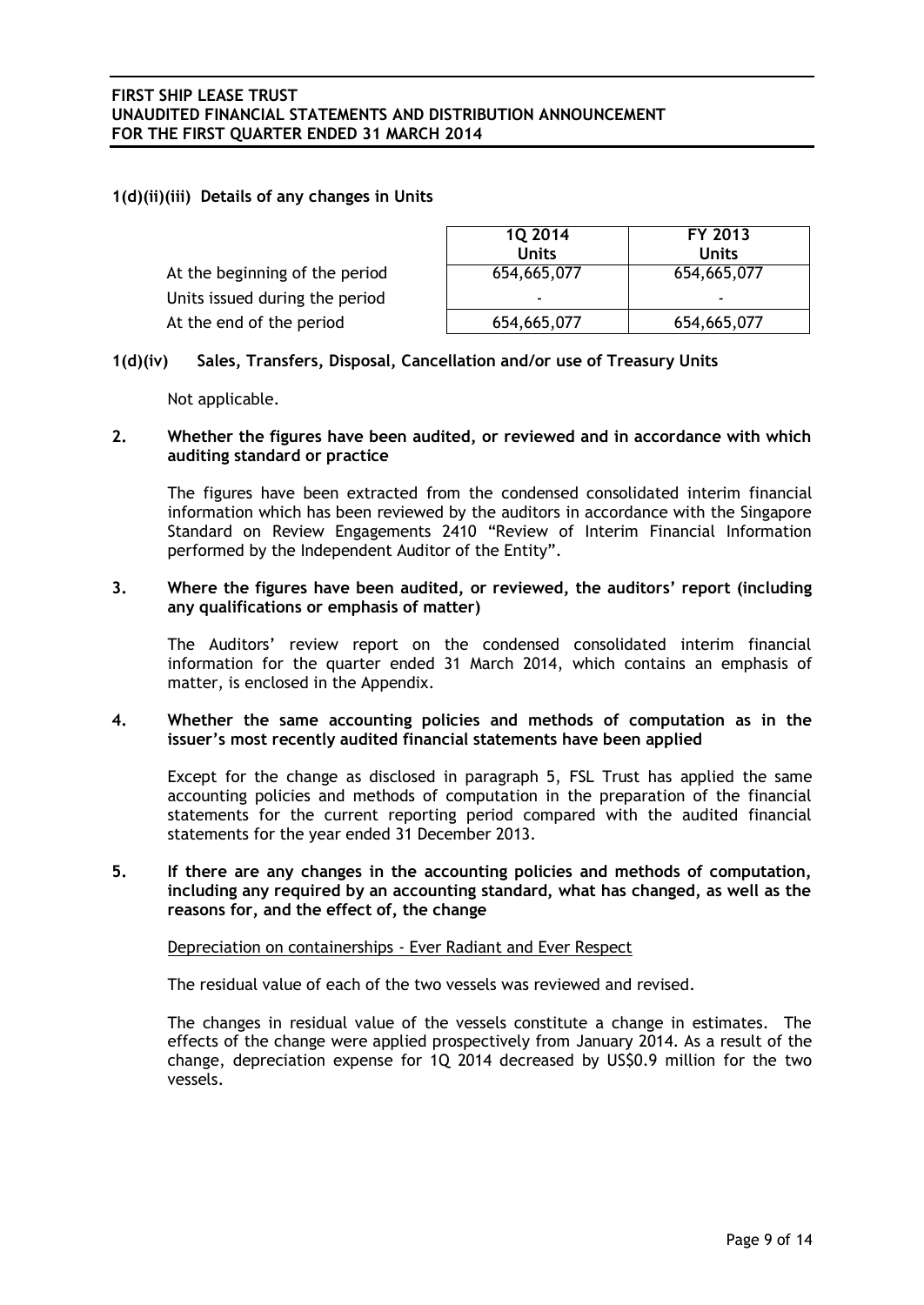## **6. Earnings per Unit ("EPU") and Distribution per Unit ("DPU") for the financial period**

|                                                                                                      | Group          |         |
|------------------------------------------------------------------------------------------------------|----------------|---------|
|                                                                                                      | <b>1Q 2014</b> | 1Q 2013 |
| Basic and diluted earnings per unit is based on:                                                     |                |         |
| Loss for the quarter (US\$'000)                                                                      | (4,952)        | (7,067) |
| Weighted average number of issued units (basic and diluted)<br>('000)                                | 654,665        | 654,665 |
| Basic and diluted earnings per unit based on weighted average<br>number of units in issue (US Cents) | (0.76)         | (1.08)  |
| Number of issued units at end of quarter ('000)                                                      | 654,665        | 654,665 |
| Distribution per unit (US Cents)                                                                     |                |         |

# **7. Net Asset Value ("NAV") per Unit based on units at the end of the period**

|                                 |             | 31 Mar 2014 |              | 31 Mar 2013 |       |
|---------------------------------|-------------|-------------|--------------|-------------|-------|
|                                 | <b>Note</b> | Group       | <b>Trust</b> | Group       | Trust |
| Net asset value per unit (US\$) |             |             |              |             |       |
|                                 | (a)         | 0.40        | 0.26         | 0.48        | 0.29  |

Note:

(a) Net asset value per unit was calculated based on the applicable number of units issued as at the end of the respective period/year.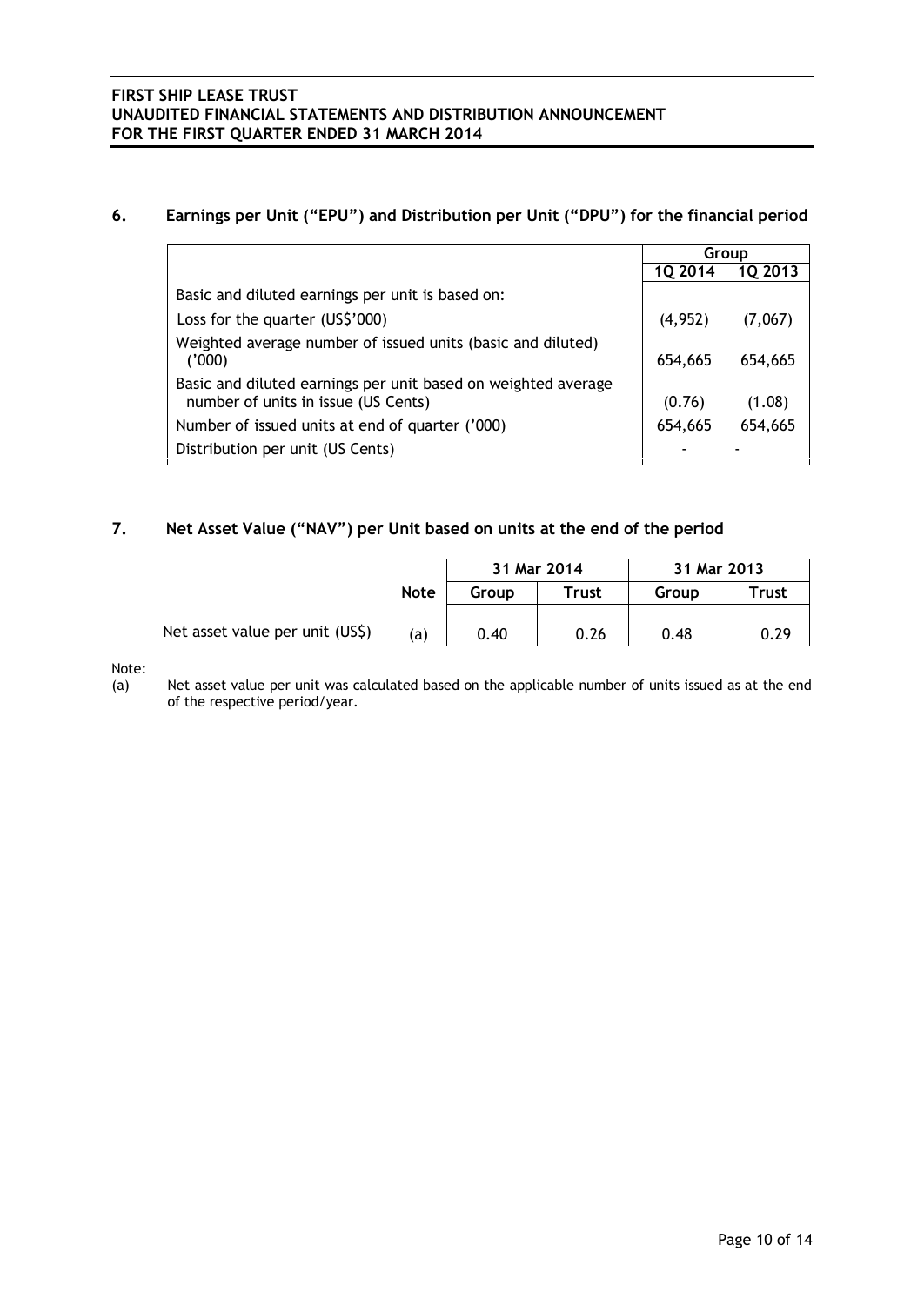## 8. Review of Performance

The breakdown of the revenue (on a bareboat charter/bareboat charter equivalent ("BBCE") basis) by the respective charter types and the net result from operations are as follows:

**Group**

## 1Q 2014 vs 1Q 2013

1

|                                                                                                                                         | 1Q 2014                             | 1Q 2013                            | Inc/(Dec)                           |
|-----------------------------------------------------------------------------------------------------------------------------------------|-------------------------------------|------------------------------------|-------------------------------------|
|                                                                                                                                         | US\$'000                            | US\$'000                           | %                                   |
| Rentals from vessels on bareboat charter<br>BBCE revenue of vessels on:-                                                                | 13,619                              | 17,342                             | (21.5)                              |
| -Time charter<br>-Pool                                                                                                                  | 134<br>2,642                        | 1,160<br>1,382                     | (88.5)<br>91.2                      |
| -Spot                                                                                                                                   | 26                                  |                                    | 100.0                               |
| Total bareboat charter/BBCE revenue                                                                                                     | 16,421                              | 19,884                             | (17.4)                              |
| Less:<br>Depreciation expense on vessels <sup>1</sup><br>Management fees<br><b>Trustee fees</b><br>Other trust expenses                 | (12, 924)<br>(707)<br>(33)<br>(820) | (13,681)<br>(806)<br>(39)<br>(604) | (5.5)<br>(12.3)<br>(15.4)<br>35.8   |
| Other operating expenses                                                                                                                | (14, 484)                           | (15, 130)                          | (4.3)                               |
| Results from operating activities<br>Finance income<br>Finance expenses<br>Disposal of vessels<br>Impairment loss on available-for-sale | 1,937<br>5<br>(5, 471)<br>(1, 405)  | 4,754<br>22<br>(6, 522)            | (59.2)<br>(77.3)<br>(16.1)<br>100.0 |
| financial assets                                                                                                                        |                                     | (5, 298)                           | (100.0)                             |
| Loss before tax                                                                                                                         | (4, 934)                            | (7,044)                            | (30.0)                              |
| Income tax (expense)/write-back                                                                                                         | (18)                                | (23)                               | (21.7)                              |
| Loss for the quarter                                                                                                                    | (4, 952)                            | (7,067)                            | (29.9)                              |

<sup>&</sup>lt;sup>1</sup> For this analysis, depreciation expense on dry-docking costs is included in vessel operating expenses in deriving BBCE revenue.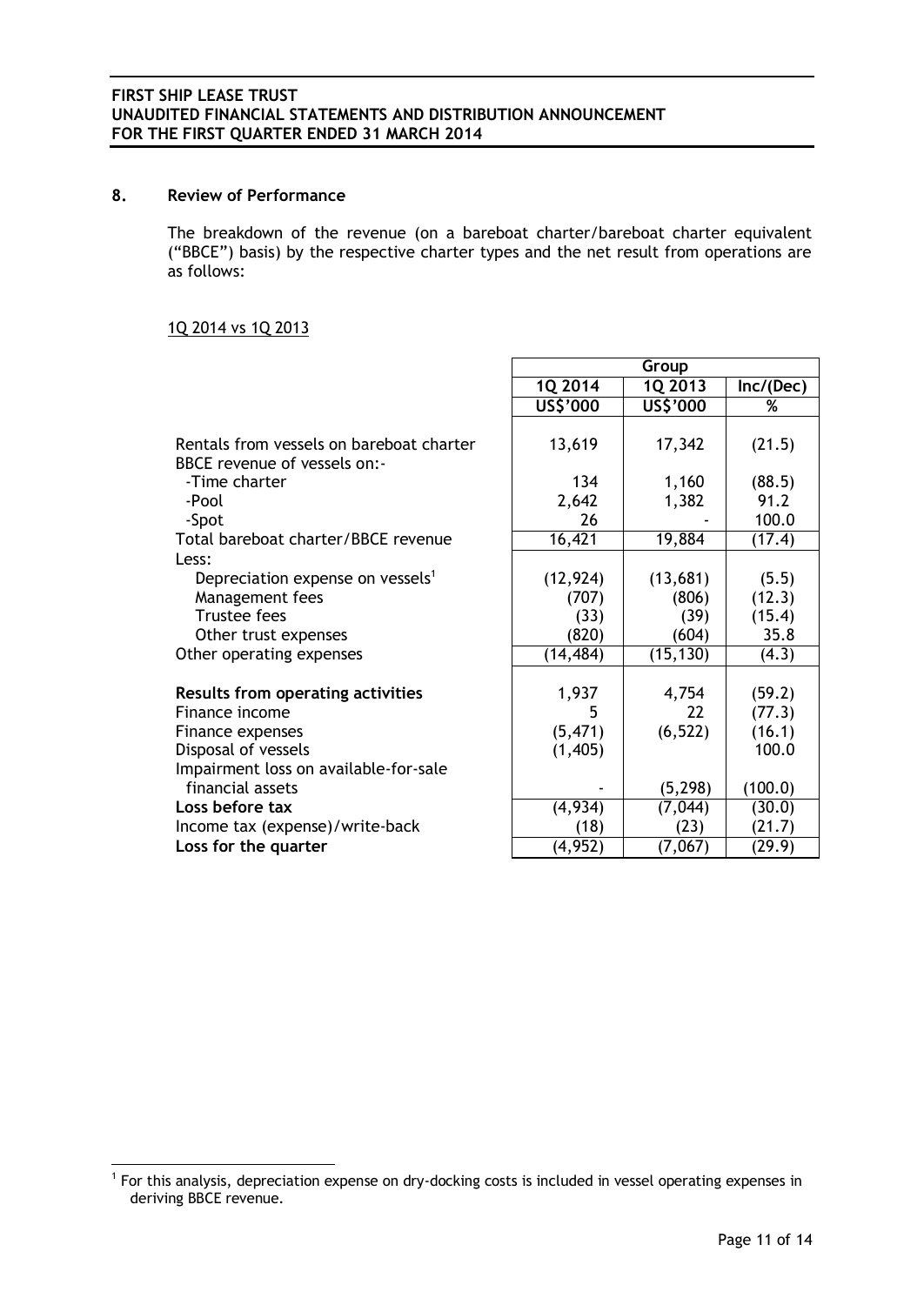## **8. Review of Performance (cont'd)**

a. Bareboat charter/BBCE revenue

### Bareboat charter

Bareboat charter rentals declined by 21.5% (US\$3.7 million) to US\$13.6 million, mainly attributable to:

- i) Pre-mature termination of the bareboat charter lease following the lease default by the subsidiaries of Geden for the two crude oil tankers, *FSL Hong Kong* and *FSL Shanghai* (US\$1.9 million); and
- ii) Pre-mature termination of the bareboat charter lease following the lease default by OMNI Ships for the two dry bulk carriers, *Stella Fomalhaut* and *FSL Durban* (US\$1.0 million).
- iii) Poorer performance of the two LR2 tankers, *TORM Margrethe* and *Torm Marie* from a BBC rate per day of \$10.7k in Q1 2013 to just \$6.1k for the quarter under review. (US\$0.8 million).

The rentals derived from the remaining 16 vessels under bareboat leases continued to support the overall earnings of FSL Trust.

### Time charter

i) Product tanker

The two vessels (*FSL Hamburg* and *FSL Singapore*) are employed on time charter arrangements with Petròleo Brasileiro S.A. *FSL Hamburg* was dry docking from late December 2013 to early March 2014 due to boiler replacement and propeller repairs as a result of poor maintenance historically. These vessels together only generated a net time charter revenue of US\$1.6 million. After deducting vessel operating expenses, these vessels incurred a negligible loss in the quarter under review.

ii) Crude oil tanker

Following its redelivery on 15 July last year, *FSL Shanghai* was deployed on a short-term time charter arrangement and generated a BBCE revenue of \$0.5 million in the quarter under review.

iii) Dry bulk carrier

Following the redeliveries from OMNI Ships in October 2013, *Stella Fomalhaut and FSL Durban* were deployed on short-term time charter arrangements and incurred a BBCE loss of US\$0.2 million in the quarter under review.

### Pool/RSA

### i) Chemical tanker

The three chemical tankers are employed in 'Nordic Tankers 19,000 Stainless Steel Pool'. Collectively, these vessels generated net pool revenue of US\$3.7 million. After deducting vessel operating expenses, these vessels earned BBCE revenue of US\$1.7 million in the quarter under review.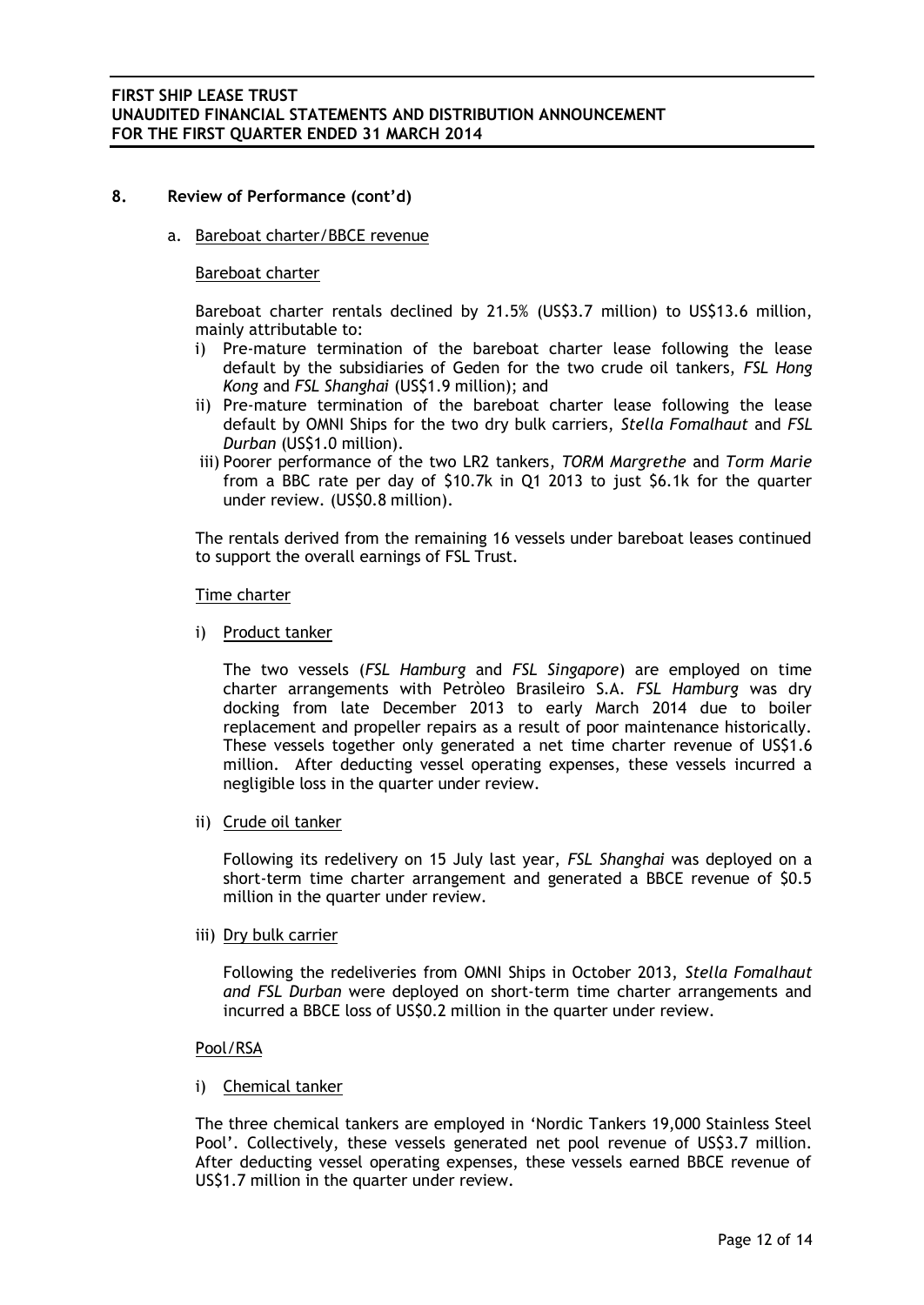## **8. Review of Performance (cont'd)**

ii) Crude oil tanker

*FSL Hong Kong*, employed on a RSA (Revenue Sharing Agreement) since December 2013, generated a BBCE revenue of US\$0.9 million in the quarter under review despite significant offhire in March 2014.

## Spot

No vessel was deployed in the spot market during the quarter under review.

### b. Other operating expenses

Other operating expenses declined 4.3% (US\$0.6 million) to US\$14.5 million due mainly to:

- Lower depreciation expenses of US\$0.8 million arising from changes in the expected useful life and residual value for certain vessels taken during the last quarter offset by
- Higher vessel-related expenses US\$0.2 million arising from takeover cost incurred in 1Q 2014 on the Ex-Omni vessel.

### c. Results from operating activities

On an overall basis, FSL Trust generated an operating profit of US\$1.9 million in this quarter, a decrease of 59.2% over the same period last year.

## d. Finance expenses

Finance expenses in 1Q 2014 excluding exchange gain of US\$166,000 (1Q 2013: exchange loss of US\$96,000) decreased 16.1% (US\$1.1 million) mainly due to:

 lower outstanding indebtedness arising from the quarterly principal repayments of US\$11.0 million and a repayment of US\$10.0 million in June 2013.

For 1Q 2014, FSL Trust incurred a net loss of US\$5.0 million.

## **9. Variance from Prospect Statement**

Not applicable.

## **10. Outlook and Prospects**

In February 2014, FSL Trust agreed a loan covenant relaxation from its lenders until 31 December 2014. This marks a significant progress for the Trust. Despite the extremely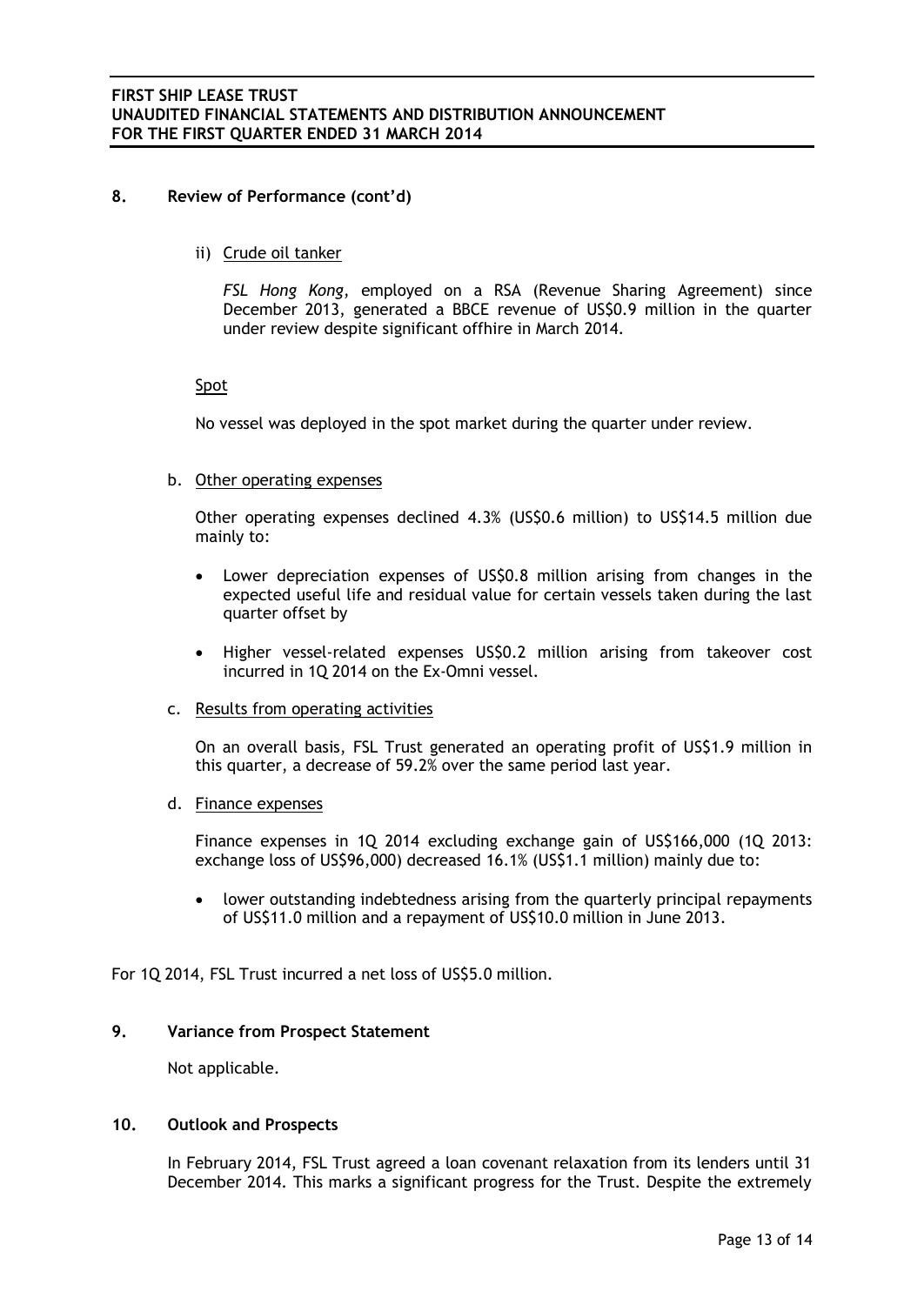challenging year the Trust has faced due to lessee defaults, with the agreement of a loan covenant relaxation and improving performance due to ongoing restructuring efforts, the Trust is now in a stronger position to move forward.

- **11. Distribution**
- **(a) Current financial period** Any distributions declared for the current financial period : No
- **(b) Corresponding Period of the Immediate Preceding Financial Period** Any distributions declared for the previous corresponding period : No
- **12. If no distribution has been declared/recommended, a statement to that effect**

No distribution has been declared.

**13. If the Group has obtained a general mandate from unitholders for Interested Party Transaction ("IPT"), the aggregate value of such transactions as required under Rule 920(1)(a)(ii). If no IPT mandate has been obtained, a statement to that effect**

FSL Trust does not have any unitholders' mandate for IPT.

### **14. Confirmation by the Board pursuant to Rule 705(5) of the Listing Manual**

To the best of our knowledge, nothing has come to the attention of the board of directors which may render the interim financial results of the Group for the quarter ended 31 March 2014 to be false or misleading in any material aspect.

This announcement may contain forward-looking statements that involve risks and uncertainties. Actual future performance, outcomes and results may differ materially from those expressed in forward-looking statements as a result of a number of risks, uncertainties and assumptions. Representative examples of these factors include (without limitation) general industry and economic conditions, interest rate trends, cost of capital and capital availability, competition from other companies, changes in operating expenses, trust expenses and governmental and public policy changes and the continued availability of financing in the amounts and the terms necessary to support future business. Investors are cautioned not to place undue reliance on these forwardlooking statements, which are based on current view of management on future events.

BY ORDER OF THE BOARD FSL TRUST MANAGEMENT PTE. LTD. (COMPANY REGISTRATION NO. 200702265R) AS TRUSTEE-MANAGER OF FIRST SHIP LEASE TRUST

Alan Hatton Chief Executive Officer 15 May 2014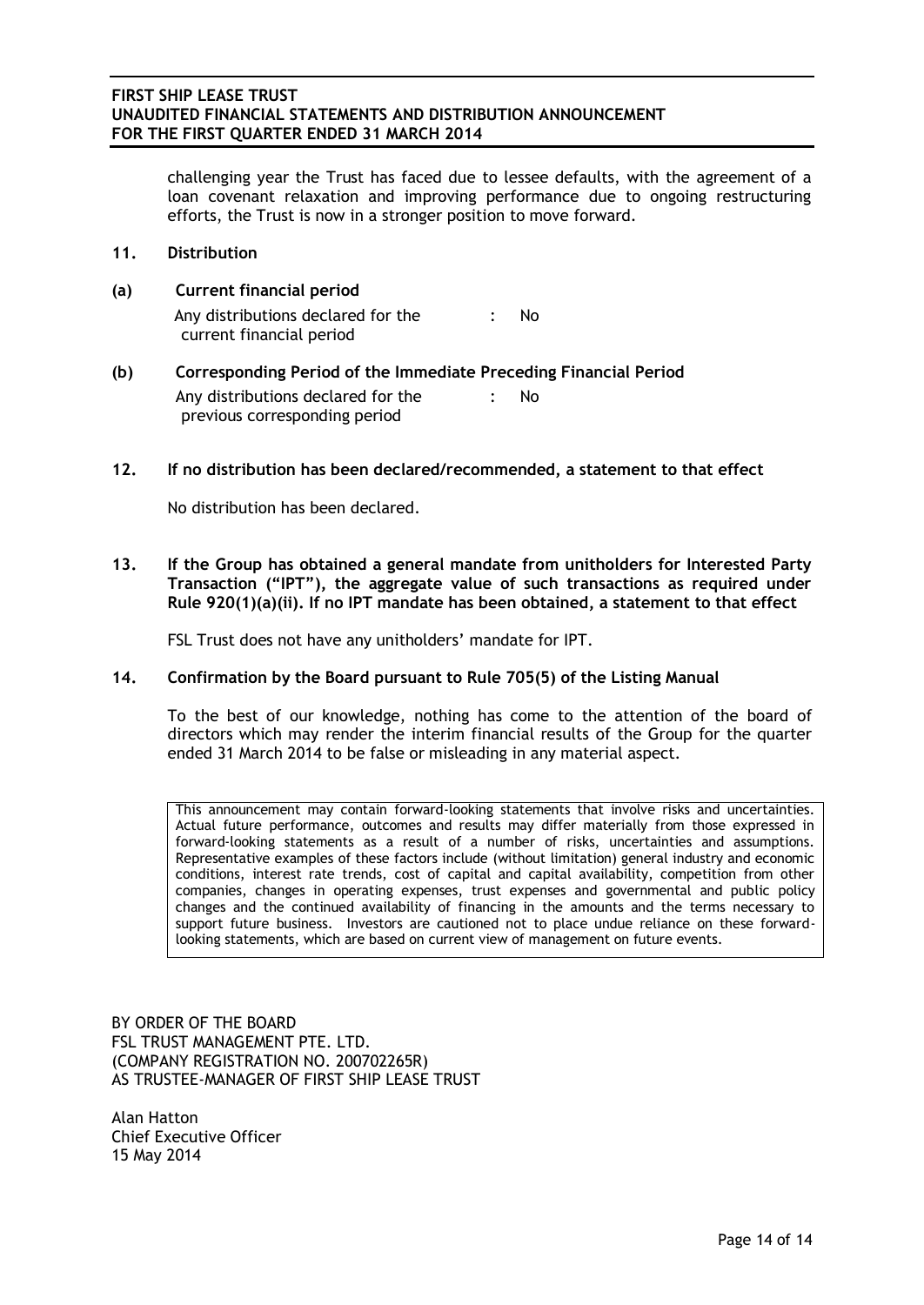

**KPMG LLP** 16 Raffles Quay #22-00 Hong Leong Building Singapore 048581

Telephone Fax Internet

+65 6213 3388 +65 6225 0984 www.kpmg.com.sg

Our ref YC/ZA/130

The Board of Directors FSL Trust Management Pte. Ltd. (in its capacity as Trustee-Manager) of First Ship Lease Trust) 9 Temasek Boulevard #19-03 Suntec Tower Two Singapore 038989

Attention: Mr Alan Hatton

15 May 2014

Dear Sirs

## **First Ship Lease Trust** Independent auditor's report on review of condensed consolidated interim financial information

#### **Introduction**

We have reviewed the accompanying condensed consolidated interim financial information of First Ship Lease Trust (the "Trust") and its subsidiaries (the "Group"), which comprise the condensed consolidated statement of financial position of the Group and the Trust as at 31 March 2014, condensed consolidated statement of comprehensive income, condensed consolidated statement of changes in unitholders' funds and condensed consolidated statement of cash flows of the Group for the period then ended, and certain explanatory notes (the "condensed consolidated interim financial information"). The Trustee-Manager is responsible for the preparation and presentation of this condensed consolidated interim financial information in accordance with International Accounting Standard ("IAS") 34 Interim Financial *Reporting.* Our responsibility is to express a conclusion on this condensed consolidated interim financial information based on our review.

> KPMG LLP (Registration No. T08LL1267L), an accounting<br>limited liability partnership registered in Singapore under the<br>Limited Liability Partnership Act (Chapter 163A) and a member Einricht Lebenstein († 1818)<br>18 Mai: John Hartwork of Independent member firms<br>18 Milliated with KPMG International Cooperative (\* KPMG<br>18 International \*), a Swiss entity.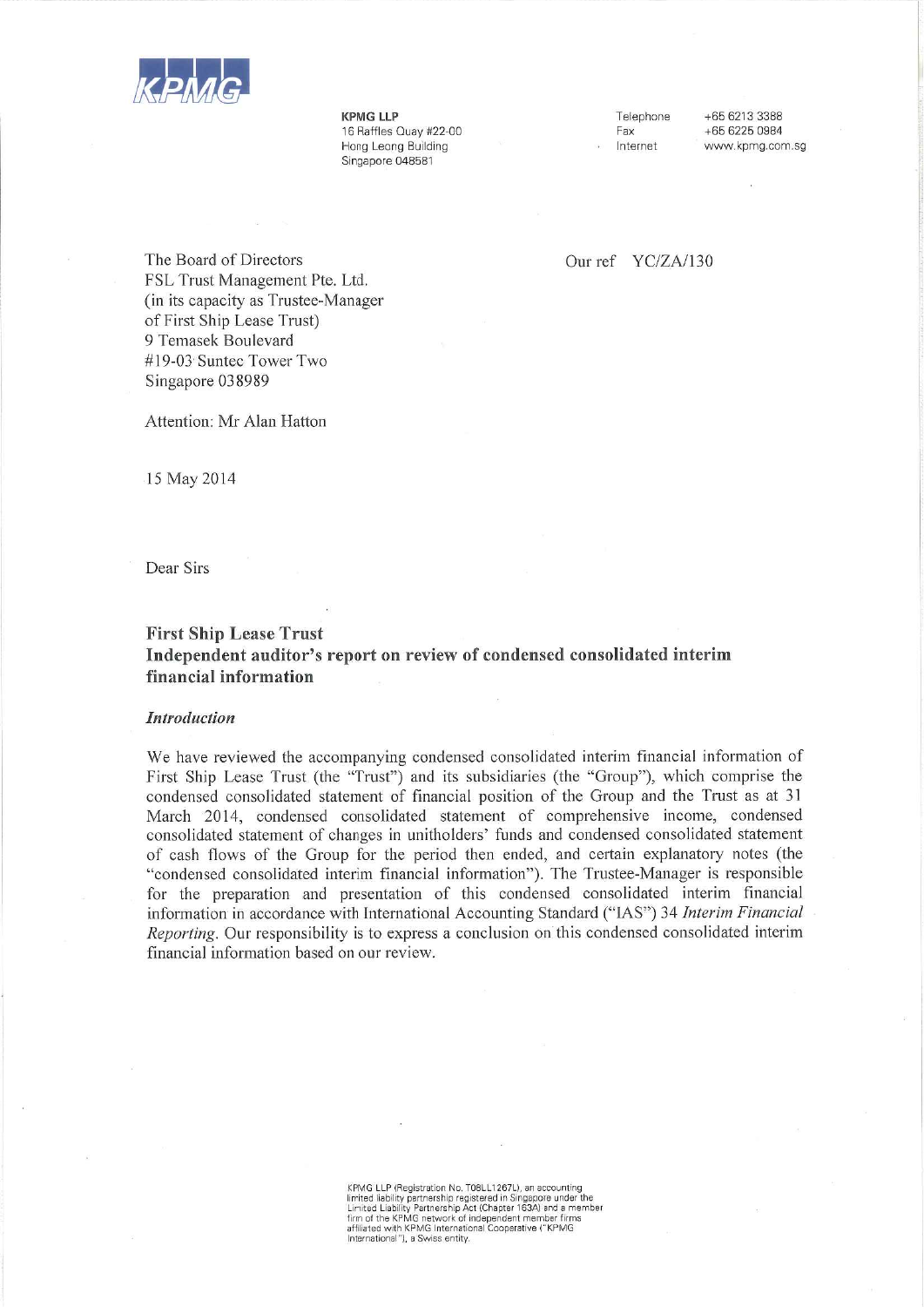

#### Scope of review

We conducted our review in accordance with Singapore Standard on Review Engagements 2410 Review of Interim Financial Information Performed by the Independent Auditor of the Entity. A review of condensed consolidated interim financial information consists of making inquiries, primarily of persons responsible for financial and accounting matters, and applying analytical and other review procedures. A review is substantially less in scope than an audit conducted in accordance with Singapore Standards on Auditing and consequently does not enable us to obtain assurance that we would become aware of all significant matters that might be identified in an audit. Accordingly, we do not express an audit opinion.

### Conclusion

Based on our review, nothing has come to our attention that causes us to believe that the accompanying condensed consolidated interim financial information is not prepared, in all material respects, in accordance with IAS 34 Interim Financial Reporting.

#### **Emphasis of matter**

Without qualifying our opinion, we draw attention to Note 3 of the condensed consolidated interim financial information, which indicates that the lenders of the amortising term loan facility, with a carrying amount of US\$347,296,000 as at 31 March 2014, had previously granted the Trust temporary relaxation ("Relaxation") of two loan covenants, relating to Security Value-to-Loan ratio and Debt Service Coverage ratio ("the Covenants"). The Relaxation expired on 31 December 2013.

In February 2014, the lenders agreed to revise the relaxed Covenants until 31 December 2014 ("Relaxation extension") on the basis that the Trust meets certain conditions (the 'Conditions') during the Relaxation extension period. The agreed Relaxation extension has yet to be executed by the lenders as at 31 March 2014. Accordingly, the loan balance was classified within current liabilities, giving rise to the deficiency in net current assets, amounting to US\$331,800,000 as at 31 March 2014.

If the Trust breaches either of the two loan Covenants upon the expiry of the Relaxation extension, the lenders may have the ability to exercise their remedies under the loan agreement. Management is of the view that the Relaxation extension will be executed and any conditions attached thereto will be met. Management is also of the view that any potential breach of the Covenants, upon expiry of the Relaxation extension, will be resolved and the estimated cash flows from the portfolio of vessels will be sufficient to meet the scheduled principal repayments and interest payments. Accordingly, it is appropriate to continue using the going concern basis for the preparation of the condensed consolidated interim financial information.